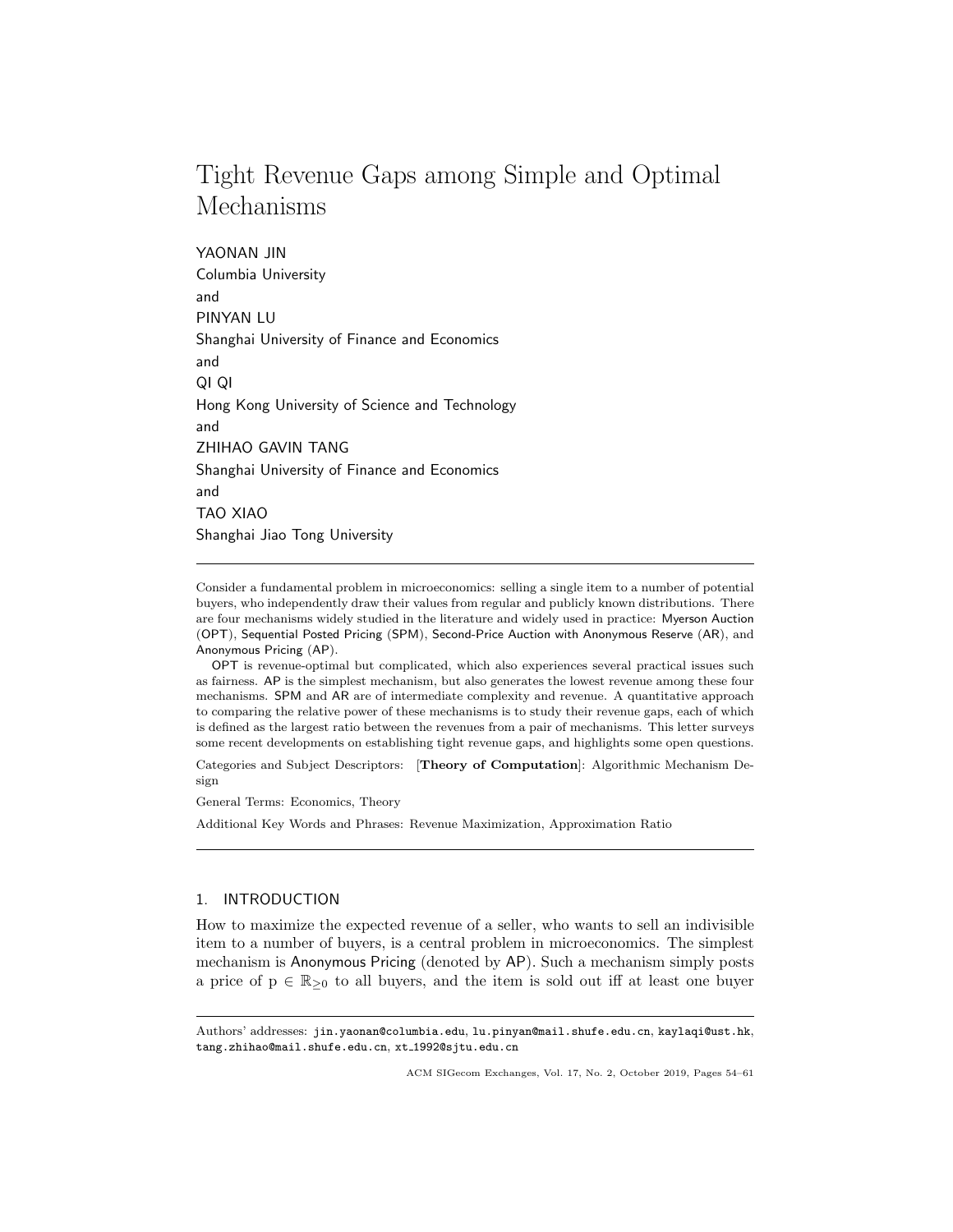#### 55  $\cdot$  Y. Jin et al.

has a value no less than this price. If the seller knows the value distributions of the buyers, he can leverage a proper price to maximize the revenue (among this family of mechanisms). Although widely-used, this is not the revenue-optimal selling method – the optimal mechanism is the prominent Myerson Auction (denoted by OPT) [Myerson 1981]. In comparison, OPT is far more complex than AP, due to two reasons:

- (a) It discriminates different buyers with different value priors. Conceivably, this may incur some fairness issues, and is not feasible in some markets.
- (b) It is an auction scheme instead of a pricing scheme, thus requiring more sellerto-buyer communication. This may also raise privacy concerns to the buyers, since they need to report their private values rather than make take-it-or-leaveit decisions.

These complications and other undesirable features hinder the prevalence of Myerson Auction. To address these issues, two mechanisms with intermediate complexities (compared to OPT and AP) are widely studied in the literature, and are widely adopted in practice: (a) to avoid the price discrimination, the seller can use Second-Price Auction with Anonymous Reserve (denoted by AR) [Hartline and Roughgarden 2009]; and (b) to reduce communication, the seller can employ Sequential Posted Pricing (denoted by SPM) [Chawla et al. 2010].

These four mechanisms together form the lattice structure in Figure 1, in terms of both revenue-dominance and complexity. It is well known that there is a revenue gap between any pair of mechanisms. Naturally, the reader might query that how large these gaps can be.

Indeed, quantitative analysis of these gaps is also a striking theme in algorithmic economics. To this end, the notion of approximation ratio (originated from the TCS community) turns out to be a powerful language. There is a rich literature on studying the revenue gaps/approximation ratios among various mechanisms [Bulow and Klemperer 1994; Goldberg et al. 2001; Bar-Yossef et al. 2002; Guruswami et al. 2005; Koutsoupias and Pierrakos 2013; Chen et al. 2014; 2015; Fu et al. 2015; Dütting et al. 2016; Alaei et al. 2015; Correa et al. 2017].



Fig. 1. The revenue gaps among the four basic mechanisms OPT, SPM, AR and AP in the asymmetric regular setting. Our results are marked in bold.

For the above four mechanisms, we establish in [Jin et al. 2019; Jin et al. 2019] three tight bounds and an improved bound in the canonical setting with asymmet-ACM SIGecom Exchanges, Vol. 17, No. 2, October 2019, Pages 54–61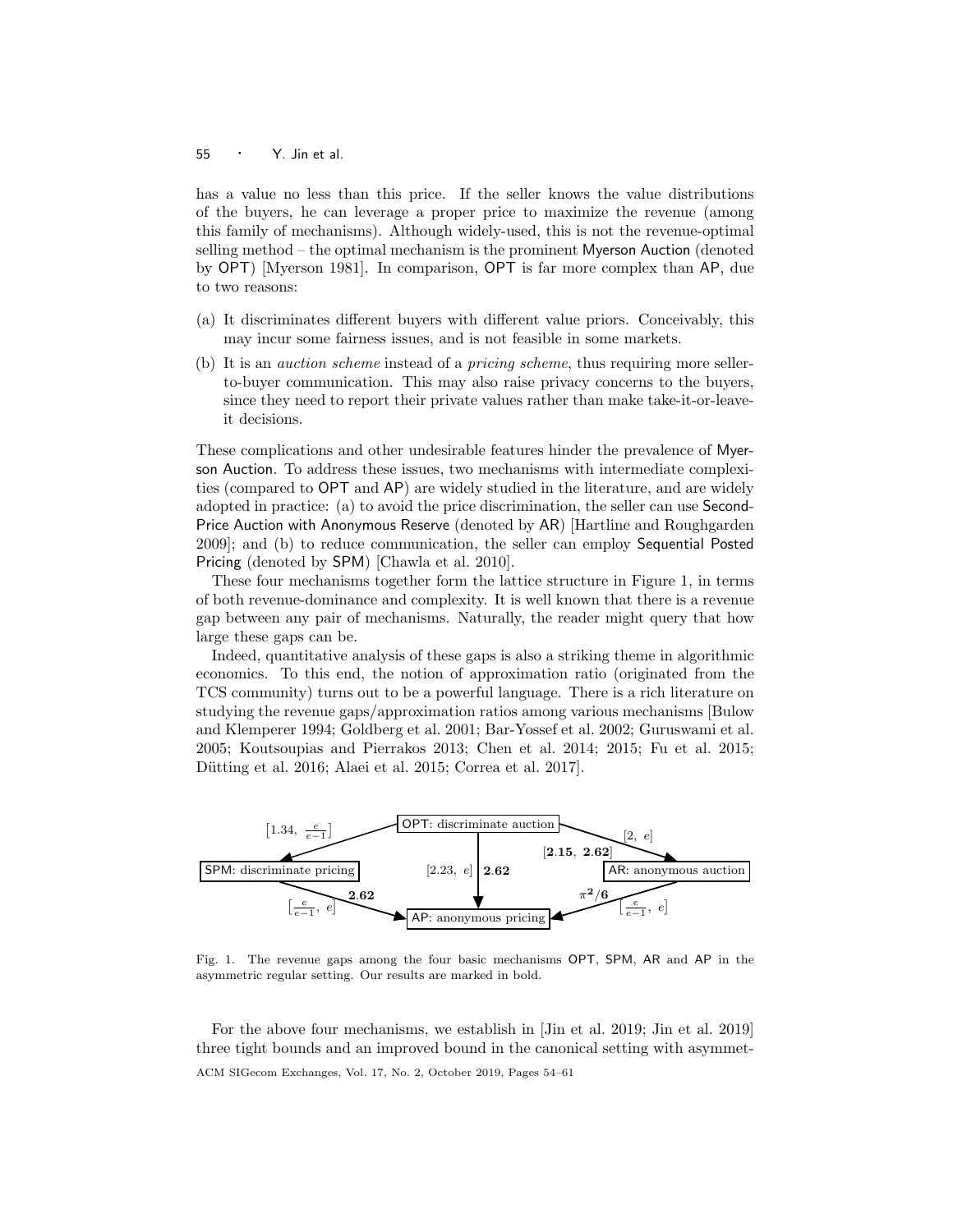$ric<sup>1</sup>$  and regular distributions. Prior to our work, no tight revenue gap between any pair of the four mechanisms was known.

SPM vs. AP. This comparison measures the power of discrimination in pricing schemes. We establish the tight ratio of constant  $\mathcal{C}^* \approx 2.62$ . Prior to our work, tight ratios were known to be (a)  $n$  in the asymmetric general<sup>2</sup> setting [Alaei et al. 2015]; (b)  $\frac{e}{e-1} \approx 1.58$  in the i.i.d. regular setting; and (c) 2 in the i.i.d. general setting [Hartline 2013; Dütting et al. 2016]. Actually, we can also get the last two ratios by combining the results in [Myerson 1981; Krengel and Sucheston 1978; Hill et al. 1982], which was first observed by [Hajiaghayi et al. 2007].

**OPT** vs. AP. The same tight ratio of  $C^* \approx 2.62$  is achieved by the revenue gap between SPM and AP. Indeed, in our worst case instance of the SPM vs. AP problem, the optimal Sequential Posted Pricing mechanism coincides with Myerson Auction. This result answers a central question in the "simple versus optimal" research program. Previously, an upper bound of  $e \approx 2.72$  was proved by [Alaei et al. 2015].

AR vs. AP. This comparison concerns the relative power between auction scheme and pricing scheme, when no price discrimination is allowed. We first (a) prove an upper bound of  $\frac{\pi^2}{6} \approx 1.64$  in the asymmetric general setting, and then (b) construct matching lower-bound instances respectively in the asymmetric regular setting and the i.i.d. general setting. Before our work, (c) in the i.i.d. regular setting, where AR is identical to OPT, an upper-bound of  $\frac{e}{e-1} \approx 1.58$  was first obtained by [Chawla et al. 2010], and then was shown to be tight by [Hartline 2013].

OPT vs. AR. This comparison studies the power of price discrimination in auction schemes. Prior to our work, the tight ratios were known in all settings [Myerson 1981; Hartline 2013; Alaei et al. 2015] except for the asymmetric regular setting. [Hartline and Roughgarden 2009] first tackled the problem in this setting – they (a) proved an upper-bound of 4, and (b) provided a 2-approximation lower-bound instance. Although this lower bound of 2 has never been broken (for a decade) and is widely believed to be the final answer, we establish a sharper 2.15-approximation instance in [Jin et al. 2019].

More concretely, we settle all of the SPM vs. AP problem, the OPT vs. AP problem and the AR vs. AP problem by formulating each revenue gap as the objective function of a math program. This methodology was initiated by [Chen et al. 2014] and [Alaei et al. 2015]. Employing a similar approach, [Birmpas et al. 2017] recently obtained a tight price of anarchy for multi-unit auctions. Our work further supports the power of this framework in proving tight bounds. En route, we have developed an abundance of tools to handle these math programs, which may find extra applications in the future.

In the remainder of this letter, we shall focus on the SPM vs. AP problem, elaborating on how to formulate this optimization problem and then reduce it to a

<sup>&</sup>lt;sup>1</sup>Throughout the letter, asymmetric distributions refer to the setting where different buyers may have distinct value distributions, as opposed to identical value distributions.

<sup>&</sup>lt;sup>2</sup>Here, the general setting refers to the case where the distributions are not necessarily regular.

ACM SIGecom Exchanges, Vol. 17, No. 2, October 2019, Pages 54–61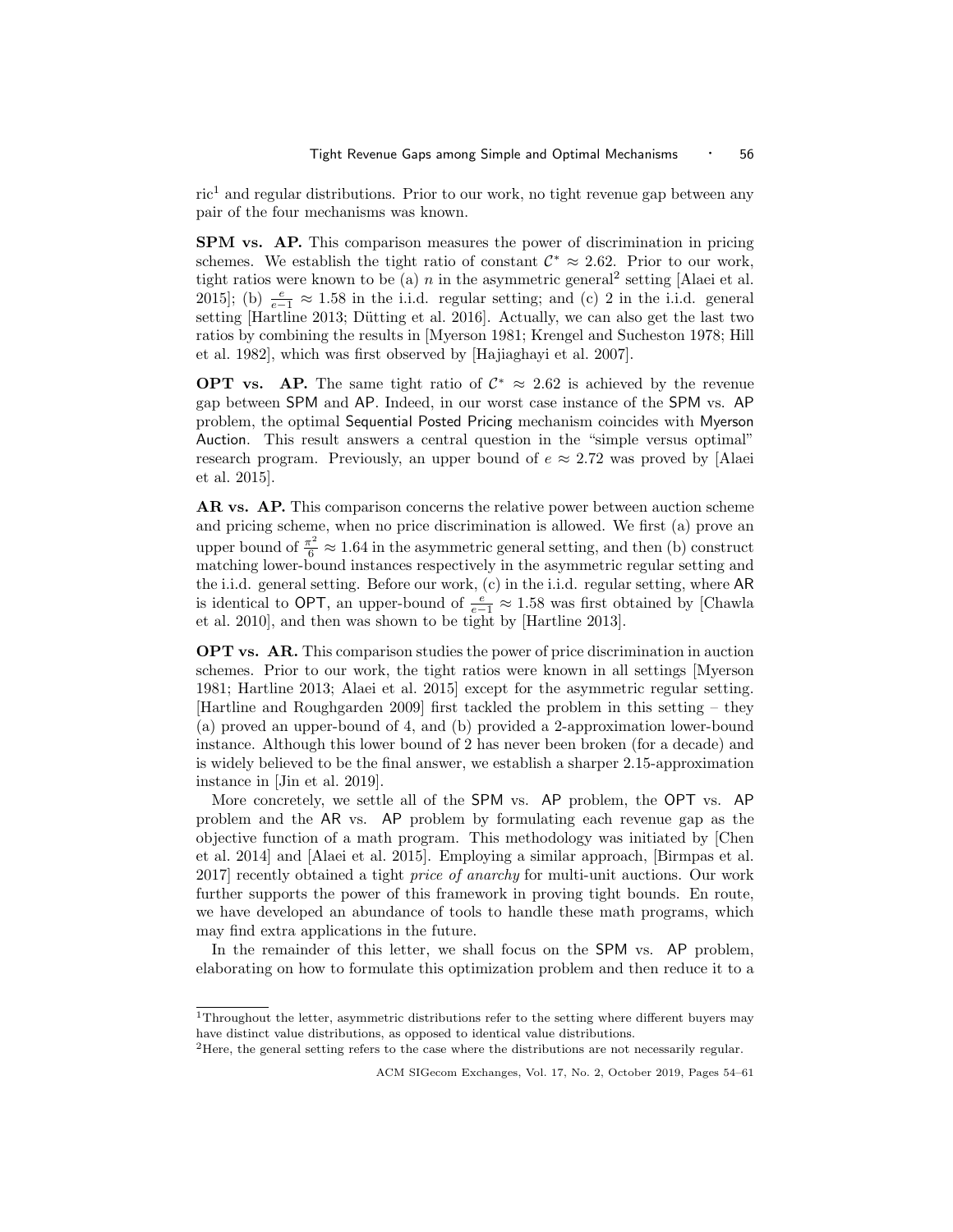clear math program. For the other claimed results, we invite the readers to read the full papers for more details.

## 2. PRELIMINARIES

We will consider the single-item Bayesian mechanism design environment, where  $n \in \mathbb{N}_{\geq 1}$  buyers independently draw their values  $\mathbf{b} = \{b_i\}_{i=1}^n \in \mathbb{R}_{\geq 0}^n$  from known distributions  $\mathbf{F} = \{F_i\}_{i=1}^n$ . We begin with some necessary definitions and notations.

#### 2.1 Value Distribution

Regular Distribution. For any CDF F and the corresponding PDF f:

- (a) The *virtual value function* is defined as  $\varphi(p) \stackrel{\text{def}}{=} p \frac{1-F(p)}{f(p)}$ .
- (b) The revenue-quantile curve is defined as  $R(q) \stackrel{\text{def}}{=} q \cdot F^{-1}(1-q)$ .

The distribution F is regular iff the virtual value function  $\varphi$  is non-decreasing, or equivalently, iff the revenue-quantile curve  $R$  is a concave function. We will work more with the second definition, since it is more convenient for our use. Denote by Reg the family of all regular distributions.

Triangular Distribution. This family of distributions is introduced in [Alaei et al. 2015], named in view of the shapes of their revenue-quantile curves (as Figure 2 illustrates). With two parameters  $v_i \in \mathbb{R}_{\geq 0}$  and  $q_i \in [0, 1]$ , a triangular distribution TRI( $v_i$ ,  $q_i$ ) has a CDF of  $F_i(p) = \frac{(1-q_i)\cdot p}{(1-q_i)\cdot p + v_i q_i}$  when  $p \in [0, v_i)$  and  $F_i(p) = 1$ when  $p \in [v_i, \infty)$ . This distribution family TRI in some sense lies on the boundary of the regular distribution family Reg, and plays an important role in our results.

Particularly, when  $H \to \infty$ , the distribution TRI(H,  $\frac{1}{H}$ ) has a limitation CDF of  $F(p) = \frac{p}{p+1}$ , for all  $p \in \mathbb{R}_{\geq 0}$ . Denote this special limitation distribution by TRI( $\infty$ ), which will be involved in the worst-case instance of the SPM vs. AP problem.

## 2.2 Mechanisms

**Anonymous Pricing (AP).** The seller posts a price of  $p \in \mathbb{R}_{\geq 0}$  to all buyers, and the item is sold out iff at least one buyer values the item no less than this price. For brevity, we denote by  $\mathsf{AP}(p) \stackrel{\text{def}}{=} p \cdot (1 - \prod_{i=1}^{n} F_i(p))$  the resulting revenue.

Sequential Posted-Pricing (SPM). Such a mechanism involves a price vector  $\mathbf{p} = \{p_i\}_{i=1}^n \in \mathbb{R}_{\geq 0}^n$ , with each price  $p_i$  posted sequentially to the *i*-th coming buyer. Without loss of generality, we assume the *i*-th coming buyer is exactly the index-*i* buyer. Then, the first coming buyer with a value of  $b_i \geq p_i$  will win the item. We denote by SPM(p) the resulting revenue.

## 3. SEQUENTIAL POSTED PRICING VS. ANONYMOUS PRICING

We interpret this SPM vs. AP problem as the following math program, and safely drop constraint (C1) on interval  $p \in [0, 1]$  as it trivially holds.

$$
\max_{\mathbf{F} \in \text{Res}^n} \qquad \text{SPM} = \max_{\mathbf{p} \in \mathbb{R}^n_{\geq 0}} \left\{ \text{SPM}(\mathbf{p}) \right\} \tag{P1}
$$

subject to: 
$$
AP(p) = p \cdot (1 - \prod_{i=1}^{n} F_i(p)) \le 1 \qquad \forall p \in (1, \infty)
$$
 (C1)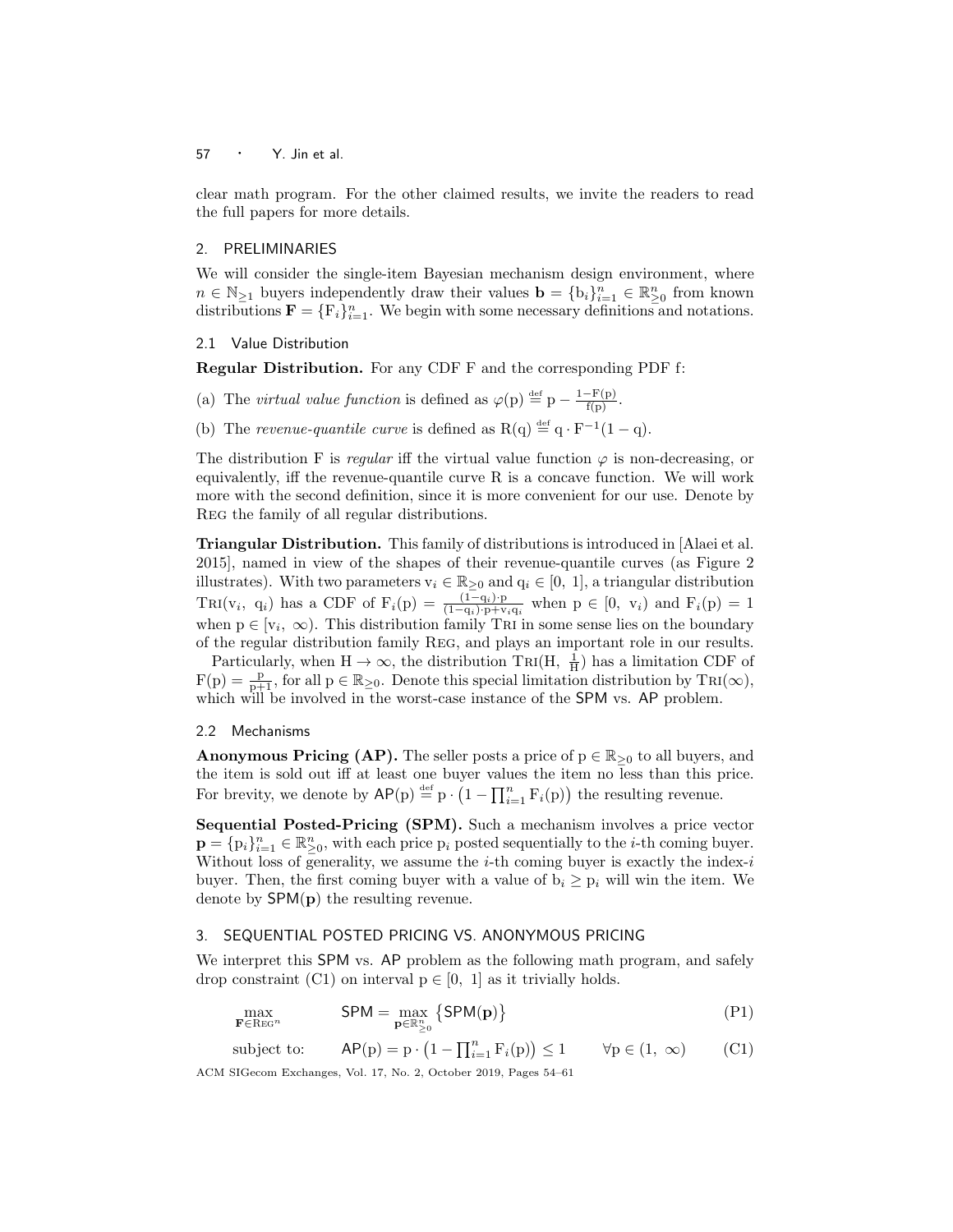

Fig. 2. Demonstration for the triangular distribution TRI $(v_i, q_i)$ .

Now, consider a certain regular instance  $\mathbf{F} = \{F_i\}_{i=1}^n$  and an optimal Sequential Posted Pricing mechanism for it. Let  $\mathbf{p}^* = \{p_i^*\}_{i=1}^n$  be the involved posted prices. For each buyer  $i \in [n]$ , define  $v_i \stackrel{\text{def}}{=} p_i^*$  and  $q_i \stackrel{\text{def}}{=} 1 - F_i(p_i^*)$ . These two parameters are crucial, in the sense that the revenue from the concerning mechanism (using the prices  $\mathbf{p}^* = \{v_i\}_{i=1}^n$  is fully captured by the parameters  $\{q_i\}_{i=1}^n$ . In other words, if another instance  $\overline{\mathbf{F}} = {\overline{\mathbf{F}}_i}_{i=1}^n$  satisfies that  $\overline{\mathbf{F}}_i(\mathbf{v}_i) = \mathbf{F}_i(\mathbf{v}_i)$  for each  $i \in [n]$ , then adopting the same prices  $\mathbf{p}^* = \{v_i\}_{i=1}^n$  to this new instance results in the same amount of expected revenue. Indeed, the revenue is given by

$$
\mathsf{SPM}(\mathbf{p}^*) = \mathsf{SPM}(\{v_i\}_{i=1}^n) = \sum_{i=1}^n v_i q_i \cdot \prod_{j=1}^{i-1} (1 - q_j).
$$

As Figure 3 illustrates, let us squeeze each distribution  $F_i$  to the triangular distribution  $TRI(v_i, q_i)$ . Based on the above arguments, the objective function of our math program (namely the SPM revenue) remains the same, while the constraint gets relaxed – due to the stochastic dominance  $F_i \succeq \text{Tri}(v_i, q_i)$  for each  $i \in [n]$ . As mentioned, the triangle distributions lie on the boundary of the regular distribution family Reg, which means we cannot squeeze the instance any further.

In addition, we can verify that any instance admits an optimal Sequential Posted Pricing mechanism SPM( $p^*$ ) that uses decreasing prices  $p_1^* \geq p_2^* \geq \cdots \geq p_n^*$ . This allows us to concentrate merely on those triangle instances  $\{TRI(v_i, q_i)\}_{i=1}^n$ with  $v_1 \ge v_2 \ge \cdots \ge v_n$ . Since such an instance has explicit CDF's, plugging these CDF's into the above  $AP(p)$  and SPM revenue formulas and rearranging the constraint, we can deduce a clearer math program as follows: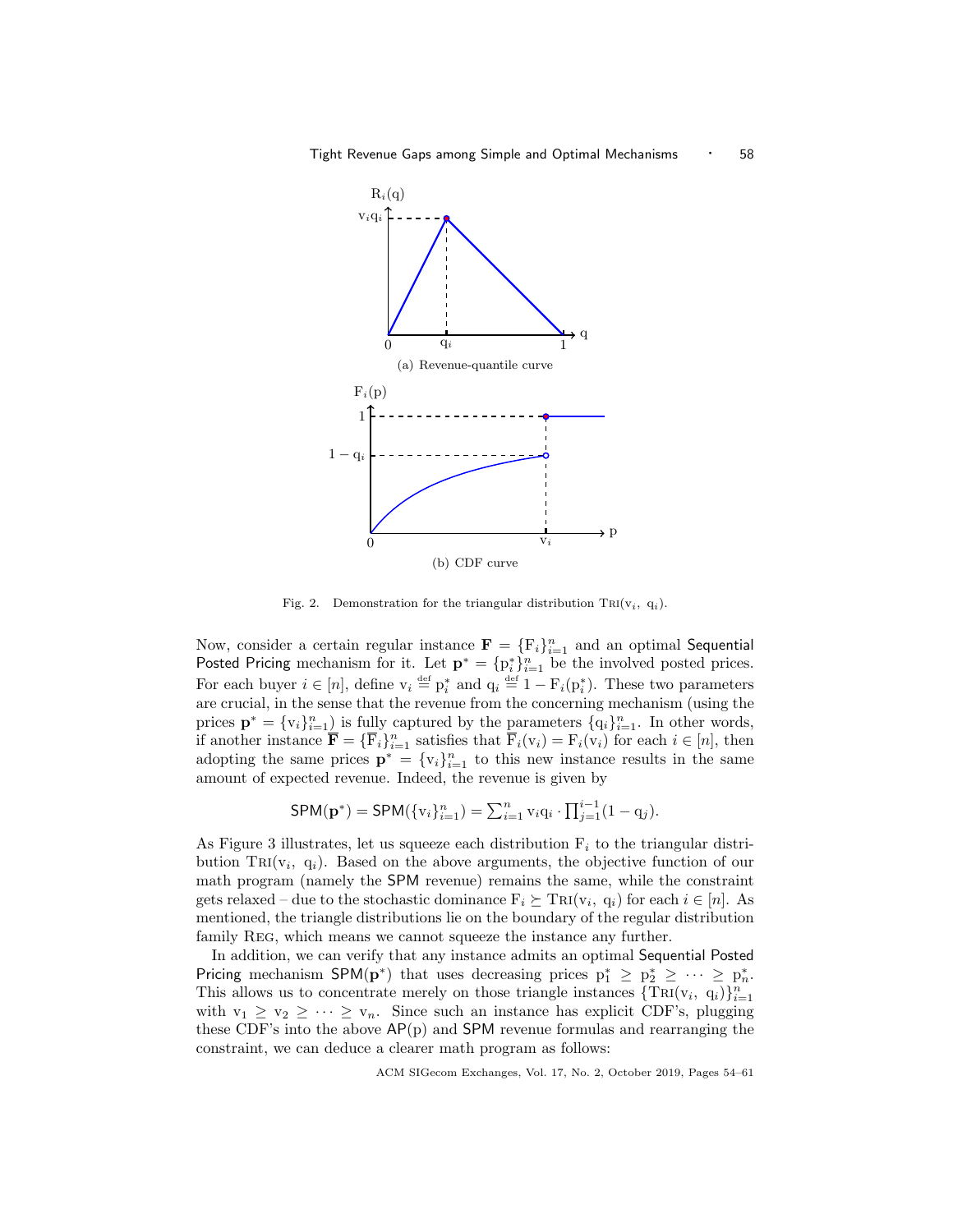<sup>59</sup> · Y. Jin et al.



Fig. 3. Reduction from a regular instance  ${F_i}_{i=1}^n$  to a particular triangular instance  ${\rm TRI}(v_i, q_i)\}_{i=1}^n$ .

$$
\max_{\{\text{TRI}(v_i, q_i)\}_{i=1}^n} \quad \text{SPM} = \sum_{i=1}^n v_i q_i \cdot \prod_{j=1}^{i-1} (1 - q_j) \tag{P2}
$$
\n
$$
\text{subject to:} \quad \sum_{i: \ v_i \ge p} \ln \left( 1 + \frac{v_i q_i}{1 - q_i} \cdot \frac{1}{p} \right) \le -\ln(1 - p^{-1}) \quad \forall p \in (1, \infty) \quad (\text{C2})
$$
\n
$$
v_1 \ge v_2 \ge \dots \ge v_n
$$

The next step is to show the existence of two special buyers  $\text{TRI}(\infty)$  and  $\text{TRI}(1, 1)$  in a worst case instance. Intuitively,  $\text{TRI}(\infty)$  is the most effective buyer in extracting SPM revenue – he gives an expected revenue of  $\lim_{H\to\infty} H \cdot (1 - \frac{1}{H+1}) = 1$  but with a negligible winning probability of  $\lim_{H\to\infty} \frac{1}{H+1} = 0$ . In addition, the other special buyer TRI(1, 1) has a *deterministic* value of  $1$  – the seller can acquire a promised revenue of 1 from him, even if all the other buyers refuse their posted-price offers. For ease of presentation, we omit those technical details here.

To conclude, we write down the following math program, and solve it optimally. Notably, the optimal solution (i.e., the worst-case instance) turns out to be reached when constraint (C3) is tight everywhere for any price  $p \in (1, \infty)$ .

$$
\max_{\{\text{TRI}(v_i, q_i)\}_{i=1}^n} \text{SPM} = 2 + \sum_{i=1}^n (v_i - 1) \cdot q_i \cdot \prod_{j=1}^{i-1} (1 - q_i) \tag{P3}
$$
\n
$$
\text{subject to:} \qquad \sum_{i: \ v_i \ge p} \ln \left( 1 + \frac{v_i q_i}{1 - q_i} \cdot \frac{1}{p} \right) \le -\ln(1 - p^{-2}) \qquad \forall p \in (1, \infty) \tag{C3}
$$
\n
$$
v_1 > v_2 > \dots > v_n > 1
$$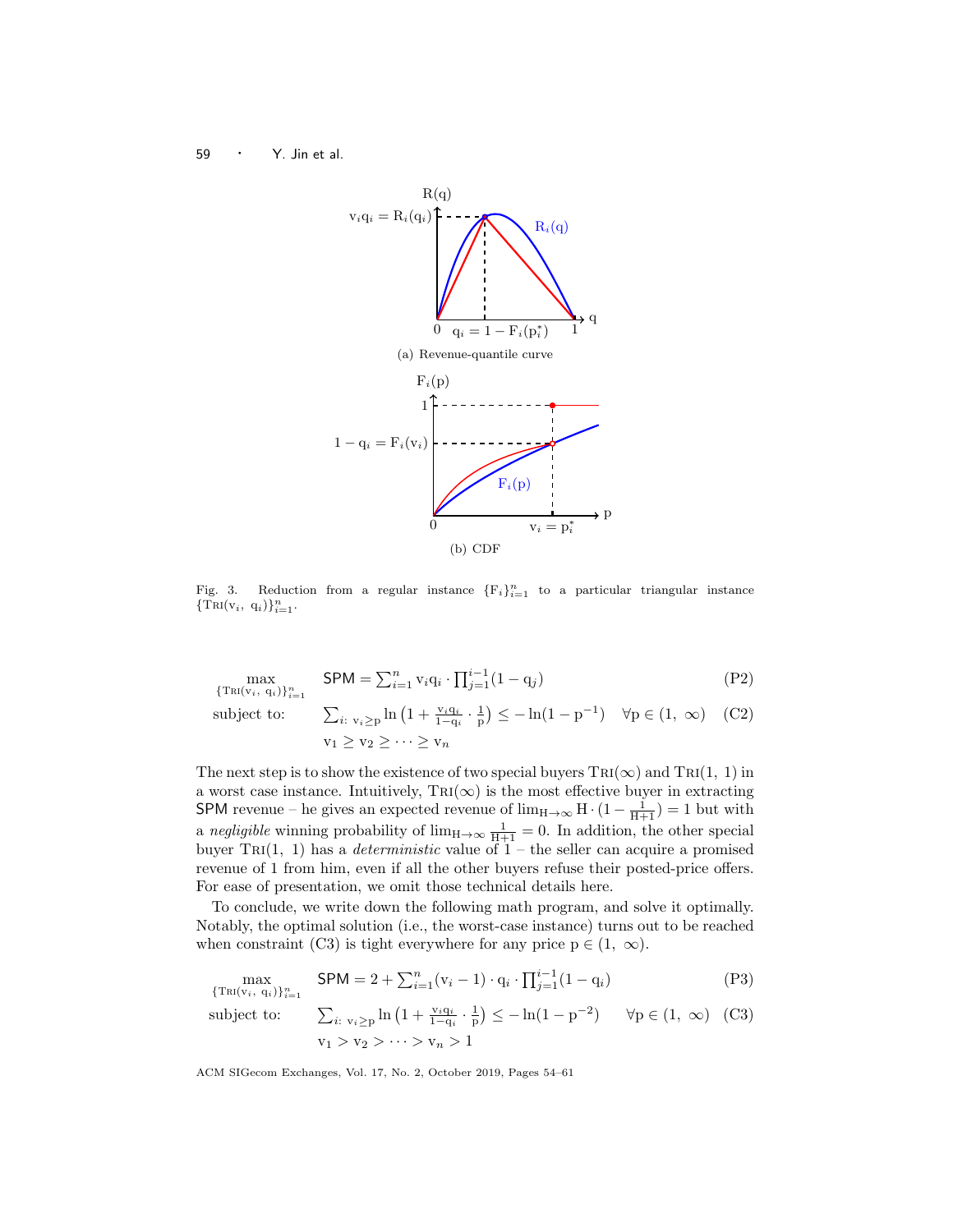#### 4. OPEN QUESTIONS

This letter reports our recent works on studying the revenue gaps among different families of single-item mechanisms, mostly in the setting with asymmetric regular distributions. Despite the exciting progress, two important revenue gaps about the concerning mechanisms have yet to be understood.

OPT vs. AR. A most attractive research direction is to pin down the exact ratio of Second-Price Auction with Anonymous Reserve against Myerson Auction. Our result certifies that the final answer sits in the range of [2.15, 2.62]. On the other hand, we highly believe that neither of the upper and lower bounds are tight.

Interestingly, the previous lower-bound instance of [Hartline and Roughgarden 2009] consists of two buyers, yet our sharper instances in [Jin et al. 2019] involve three or four buyers. Arguably, when there are more buyers, the ratio may further increase. We thus conjecture that the worst-case instance contains an infinite number of buyers, and the optimization techniques from [Alaei et al. 2015; Jin et al. 2019; Jin et al. 2019] might be the right tool to attack it.

OPT vs. SPM. Due to the reduction in [Hajiaghayi et al. 2007; Chawla et al. 2010; Correa et al. 2019], designing the optimal Sequential Posted Pricing mechanisms is equivalent to finding the optimal stopping rules against a prophet (in a certain nchoose-1 game). Namely, the OPT vs. SPM problem has the same tight ratio as the ordered prophet inequality. For a full survey on that topic, the interested readers can turn to [Lucier 2017; Correa et al. 2018].

Other Comparisons. In the literature, some other practical mechanisms have been investigated as well, mostly measuring their revenue gaps against Myerson Auction. E.g., [Beyhaghi et al. 2018; Ma and Sivan 2019] studied Second-Price Auction with Personalized Reserves, and obtained lower and upper bounds of [1.29, 1.50]. Apart from that ratio, the revenue gap between this family of mechanisms and SPM or AR or AP is also interesting to explore.

#### REFERENCES

- Alaei, S., Hartline, J. D., Niazadeh, R., Pountourakis, E., and Yuan, Y. 2015. Optimal auctions vs. anonymous pricing. In IEEE 56th Annual Symposium on Foundations of Computer Science, FOCS 2015, Berkeley, CA, USA, 17-20 October, 2015. 1446–1463.
- BAR-YOSSEF, Z., HILDRUM, K., AND WU, F. 2002. Incentive-compatible online auctions for digital goods. In Proceedings of the Thirteenth Annual ACM-SIAM Symposium on Discrete Algorithms, January 6-8, 2002, San Francisco, CA, USA. 964–970.
- Beyhaghi, H., Golrezaei, N., Leme, R. P., Pal, M., and Sivan, B. 2018. Improved approximations for free-order prophets and second-price auctions. CoRR abs/1807.03435.
- Birmpas, G., Markakis, E., Telelis, O., and Tsikiridis, A. 2017. Tight welfare guarantees for pure nash equilibria of the uniform price auction. In Algorithmic Game Theory - 10th International Symposium, SAGT 2017, L'Aquila, Italy, September 12-14, 2017, Proceedings. 16–28.
- Bulow, J. and Klemperer, P. 1994. Auctions vs. negotiations. Tech. rep., National Bureau of Economic Research.
- Chawla, S., Hartline, J. D., Malec, D. L., and Sivan, B. 2010. Multi-parameter mechanism design and sequential posted pricing. In Proceedings of the 42nd ACM Symposium on Theory of Computing, STOC 2010, Cambridge, Massachusetts, USA, 5-8 June 2010. 311–320.